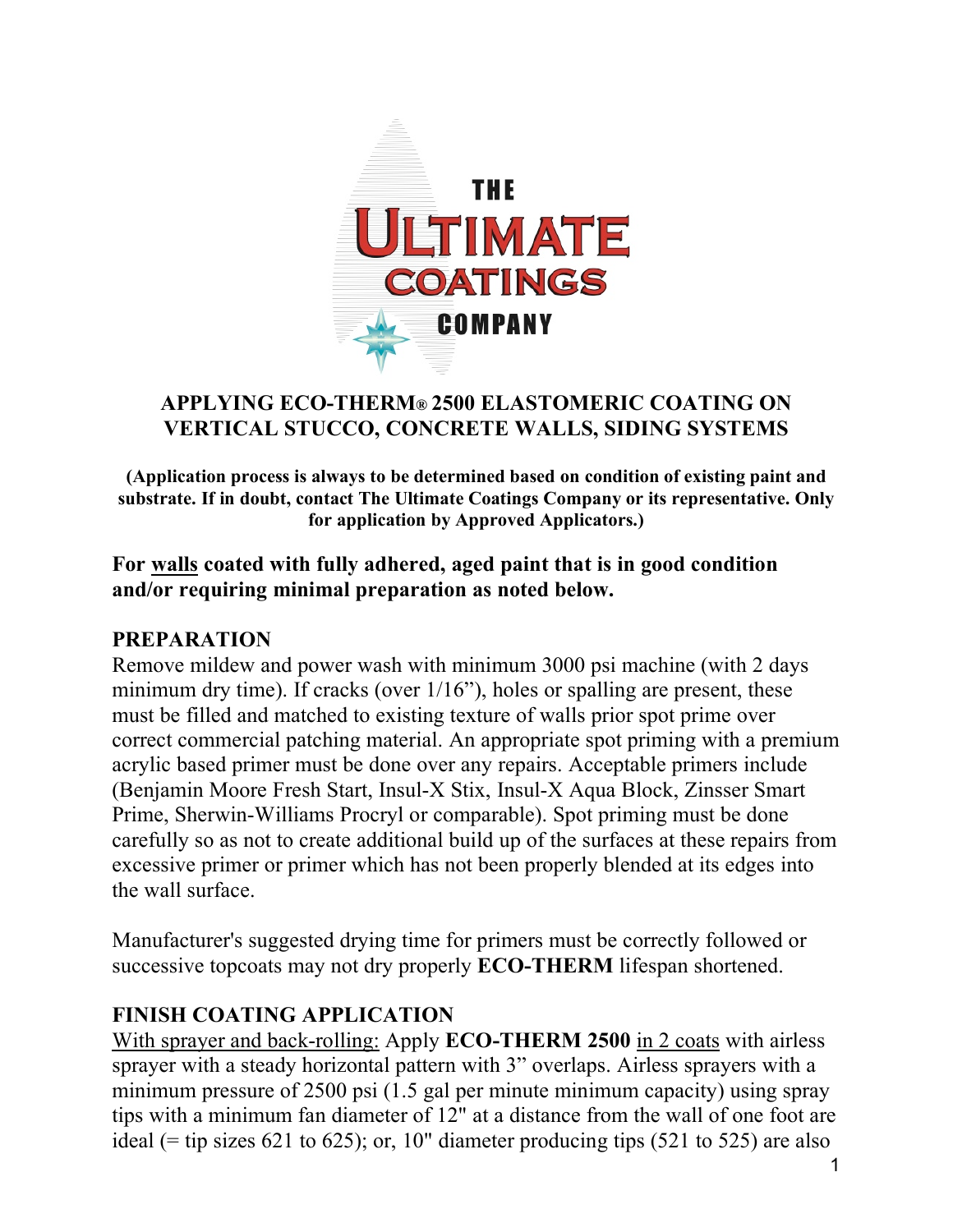acceptable. Please note that the smaller diameter tips will take more time to apply material because less material is applied. It is preferable for both first and second coats to be back-rolled to ensure optimal surface bonding and for best touch-ups. However, it is acceptable and in consideration of labor cost for just first coat to be back-rolled. Care must be taken to ensure that the coating is not piled up on the wall surfaces and excessive material does not sag down. Should this occur, pressure on the sprayer must be lowered and back-rolling of wet coated surface occurs with 5 minutes of application with  $\frac{1}{2}$ " nap roller to flatten and spread such sagging. Roller strokes should be finished on down-stroke for best finish results.

With roller application only: Apply **ECO-THERM 2500** in 3 coats with a 3/4" nap premium quality roller. Roller should be fully loaded and successive coated overlapped 2-3 inches. Application surface coverage will depend upon surface texture and porosity. Typical full roller yield 12-15 sq feet with a double roll on each pass. Roller strokes should be finished on down-stroke for best finish results.

## **THINNING**

The coating may be thinned with clear, clean water. This can be done at a maximum of 1 quart per 5 gallons of ECO-THERM. Should sprayer not be moving coating sufficiently for efficient application, consider using a larger diameter spray tip before adding water. Hot weather will necessitate adding water to the pail to thin throughout work cycle. Key instruction: Never to over-thin this product.

## **RE-COAT TIME**

Re-coat time is minimum 12 hours at 70 degrees F. Overnight drying is recommended with no same day recoating permissible at any time. If temperatures are below 60 degrees (ambient and/or wall), drying time to recoat will be inhibited. Depending upon humidity, surfaces should be allowed to dry so that no stickiness, "grab" or sense of underlying softness is felt with hand pressure on coated surfaces. If surface temperature is lower than air temperature or there is high humidity, dry time for re-coating will be longer (inhibited). Surface moisture condensation in early morning application must be avoided. Failure to follow these recoat guidelines will result in coating failure and/or bonding problems.

## **NUMBER OF COATS/APPLICATION RATE FOR WARRANTY**

If spraying, a minimum of 2 coats should be applied over existing painted or primed surfaces in order for millage and warranty requirements to be met. This will be a rate of 1 gallon per 100 sq ft per coat; 2 gallons total per 100 sq ft finished. If rolling, a minimum of 3 coats should be applied over existing painted or primed surfaces in order for millage and warranty requirements to be met.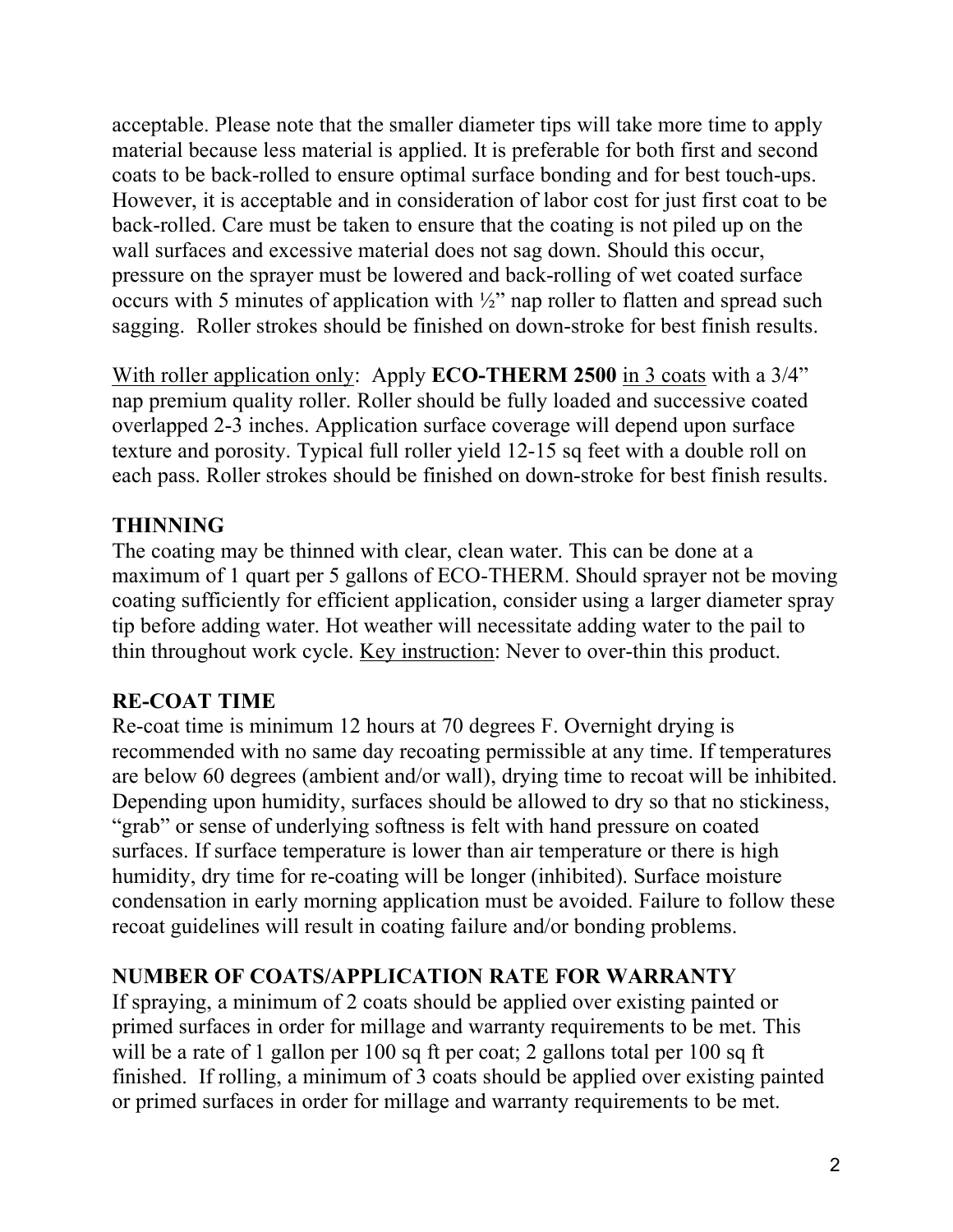This will be a rate of .75 gallon per 100 sq ft per coat; 2.25 gallons nominal total per 100 sq ft finished.

## **MINIMUM FILM THICKNESS**

A minimum finished film thickness for **ECO-THERM 2500** of 18-22 dry mils (DFT) must be achieved for product durability specification to be met. This is achieved by spraying on 2 coats as noted at 15 wet mils per coat at coverage rate of 80-100 sq ft per gallon, depending upon surface texture and temperature. This will be achieved by roller application in 3 coats at nominal 10-12 mils per coat.

A coating mil gauge for wet surfaces can be used if applicator is unsure of coverage. The mil gauge should be used to ensure applicator's knowledge of material's correct millage is achieved. Use of good painting practices and these guidelines yield coating minimum specification.

# **APPLICATION UPON FAILED PRIOR COATINGS**

**Flaking or lifting existing paint/coating in any locations must be removed completely in failed locations** particularly if they are elastomeric or other acrylic coatings. Scraping or high-pressure, power washing with containment and/or water-based chemical stripper may be utilized. Old surface coatings of questionable nature must be tested to confirm compatibility. A primer (undercoater) may be sufficient to create a successful bond to **ECO-THERM** topcoat. Please consult with Ultimate Coatings for any such scenario in advance of proceeding. Weak surfaces, painted or not, will cause topcoat failure regardless of manufacturer. Proceed with manufacturer advisement after surface testing in all such instances.

**Chalked existing paint/coating in any locations** must be power-washed and fully scrubbed down and dry prior **ECO-THERM** application. Surface may be tested for dry paint "chalk" before and after washing by the palm test. To do this, lay palm of had firmly on surface to be tested and twist the hand while keeping it fully in contact with the old paint. In certain circumstances, such as residue continuing to be present after power wash and scrubbing and/or factory applied or plural component original paints, washing must be followed by a full priming with a premium bonding primer (See recommendation above). Please consult with Ultimate Coatings in advance for confirmation if any question.

**Compatibility with unknown surface coatings where any question exists.** Adhesion testing must be performed in advance of application. Call Ultimate Coatings for advisement.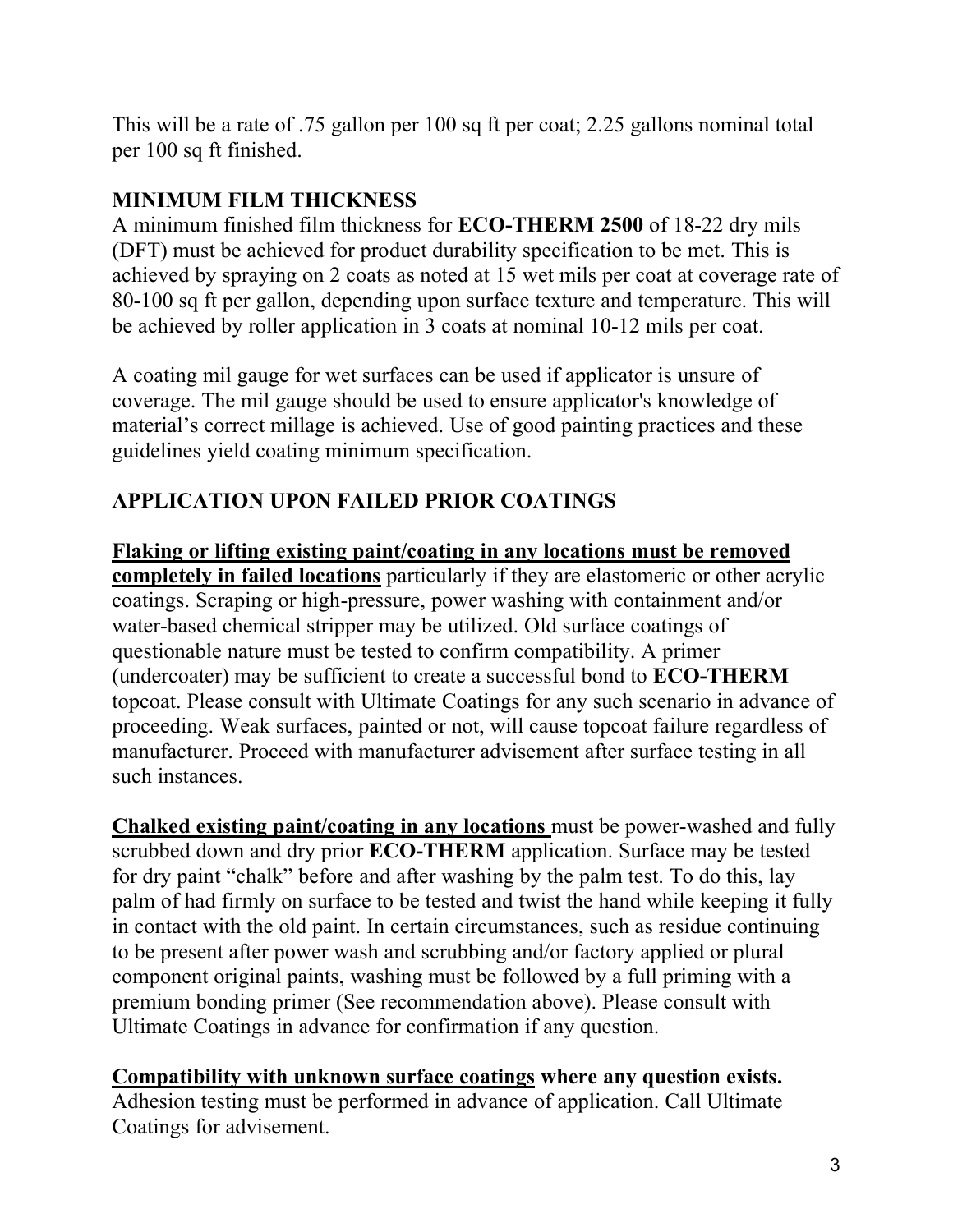### **2) For walls that are color coat stucco or new cured, uncoated stucco/concrete.**

## **PREPARATION**

After power-washing and drying, surfaces should be sealed (primed) with Ultimate Coatings Clear Masonry Sealer 990 or a premium acrylic conditioning primer. Clear Masonry Sealer to be back-rolled with ¾" nap roller for best adhesion.

Caution Note: Neutralized surface pH must be achieved before application of sealer, primer or top-coating. Confirm substrate manufacturer specification for pH reduction or conform to minimum 30 days weathering with full power-wash down of walls (and drying) prior to sealer/primer/coating application.

## **DETERIORATED STUCCO or CONCRETE SUBSTRATES**

**Where repairs to surfaces are needed,** clean and wash stucco or concrete surfaces prior to repairs. Patch all holes and significant blemishes. Where greater consolidation or questions about the strength of the substrate exist, an Epoxy Primer system may be required. TEST A SMALL AREA in advance of finish coating to determine if primer(s) and repair materials are compatible and produces strong bond before proceeding to finish coating. TEST by applying yellow masking tape to the primed surface after it is completely dry and settled (6-8 hours), pull tape off quickly. If a substantial amount of primer sticks to the tape, it means there is a bonding problem and another primer or epoxy must be utilized.

**NOTE: Some concrete repair materials do not let standard acrylic primers**

**bond.** In such cases, Clear Masonry Sealer or an Epoxy Primer must be used. Alkalinity of repaired surfaces must be considered and allowed to balance prior to either acrylic or epoxy sealer application. For most repair materials, this means waiting a minimum of 72 hours after repairs are made before applying primers.

**DO NOT USE Alkyd Primer of any kind on concrete or stucco surfaces.** Saponificaton (soaping) problems will occur over time and subsequent topcoat failure. **Acrylic bonding primers, clear acrylic masonry sealer or epoxy primer must only be used over concrete or stucco surfaces.**

## **WEATHER CONDITIONS:**

**Do not apply** coatings during temperatures above 90 degrees ambient temperature. **Do not apply** coatings on to surfaces over 115 degrees F. or below 50 degrees F. Use a handheld indirect thermometer if in doubt.